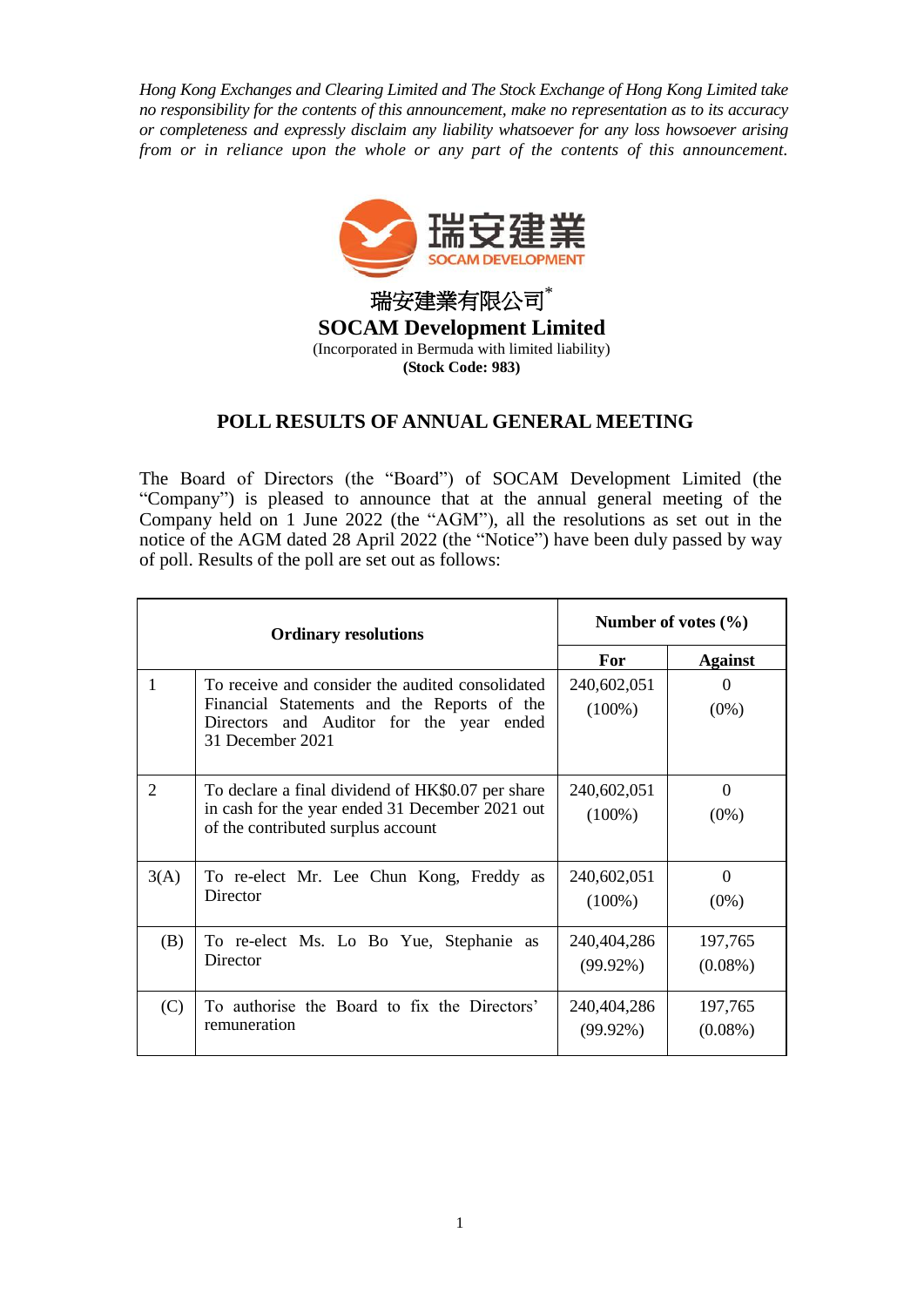| <b>Ordinary resolutions</b>                                                                                                                          |                                                                                                                                                                | Number of votes $(\% )$    |                         |  |  |
|------------------------------------------------------------------------------------------------------------------------------------------------------|----------------------------------------------------------------------------------------------------------------------------------------------------------------|----------------------------|-------------------------|--|--|
|                                                                                                                                                      |                                                                                                                                                                | For                        | <b>Against</b>          |  |  |
| $\overline{4}$                                                                                                                                       | To re-appoint Deloitte Touche Tohmatsu as<br>Auditor and authorise the Board to fix its<br>remuneration                                                        | 240,602,036<br>$(99.99\%)$ | 15<br>$(0.01\%)$        |  |  |
| 5(A)                                                                                                                                                 | To grant a general mandate to the Directors to<br>issue additional shares not exceeding 20% of the<br>number of issued shares of the Company <sup>#</sup>      | 238,124,533<br>(98.97%)    | 2,477,518<br>$(1.03\%)$ |  |  |
| (B)                                                                                                                                                  | To grant a general mandate to the Directors to<br>buy back shares not exceeding 10% of the<br>number of issued shares of the Company <sup>#</sup>              | 240,601,951<br>$(99.99\%)$ | 100<br>$(0.01\%)$       |  |  |
| (C)                                                                                                                                                  | To extend the general mandate under resolution<br>no. $5(A)$ by adding thereto the number of shares<br>bought back pursuant to resolution no. $5(B)^{\#}$      | 240,136,974<br>$(99.81\%)$ | 465,077<br>$(0.19\%)$   |  |  |
| As more than 50% of the votes were cast in favour of each of the above resolutions, all the<br>resolutions were duly passed as ordinary resolutions. |                                                                                                                                                                |                            |                         |  |  |
| <b>Special resolution</b>                                                                                                                            |                                                                                                                                                                | Number of votes $(\% )$    |                         |  |  |
|                                                                                                                                                      |                                                                                                                                                                | For                        | <b>Against</b>          |  |  |
| 6                                                                                                                                                    | To approve the share premium cancellation and<br>the transfer of the entire credit amount arising<br>therefrom to the contributed surplus account <sup>#</sup> | 240,601,951<br>$(100\%)$   | $\Omega$<br>$(0\%)$     |  |  |
| As more than 75% of the votes were cast in favour of the above resolution, the resolution<br>was duly passed as a special resolution.                |                                                                                                                                                                |                            |                         |  |  |

# The full text of the resolution is set out in the Notice.

At the date of the AGM, the Company has a total of 374,396,164 shares in issue, entitling the holders of which to attend and vote at the AGM. There were no shares entitling the holders to attend and abstain from voting in favour of the above ordinary and special resolutions at the AGM as set out in Rule 13.40 of the Rules Governing the Listing of Securities on The Stock Exchange of Hong Kong Limited (the "Listing Rules") and no shareholders were required to abstain from voting at the AGM under the Listing Rules. No parties have stated, in the Company's circular dated 28 April 2022 containing the Notice, their intention to vote against or to abstain from voting on any of the resolutions at the AGM. Apart from Ms. Lo Bo Yue, Stephanie and Mr. William Timothy Addison, all Directors of the Company attended the AGM.